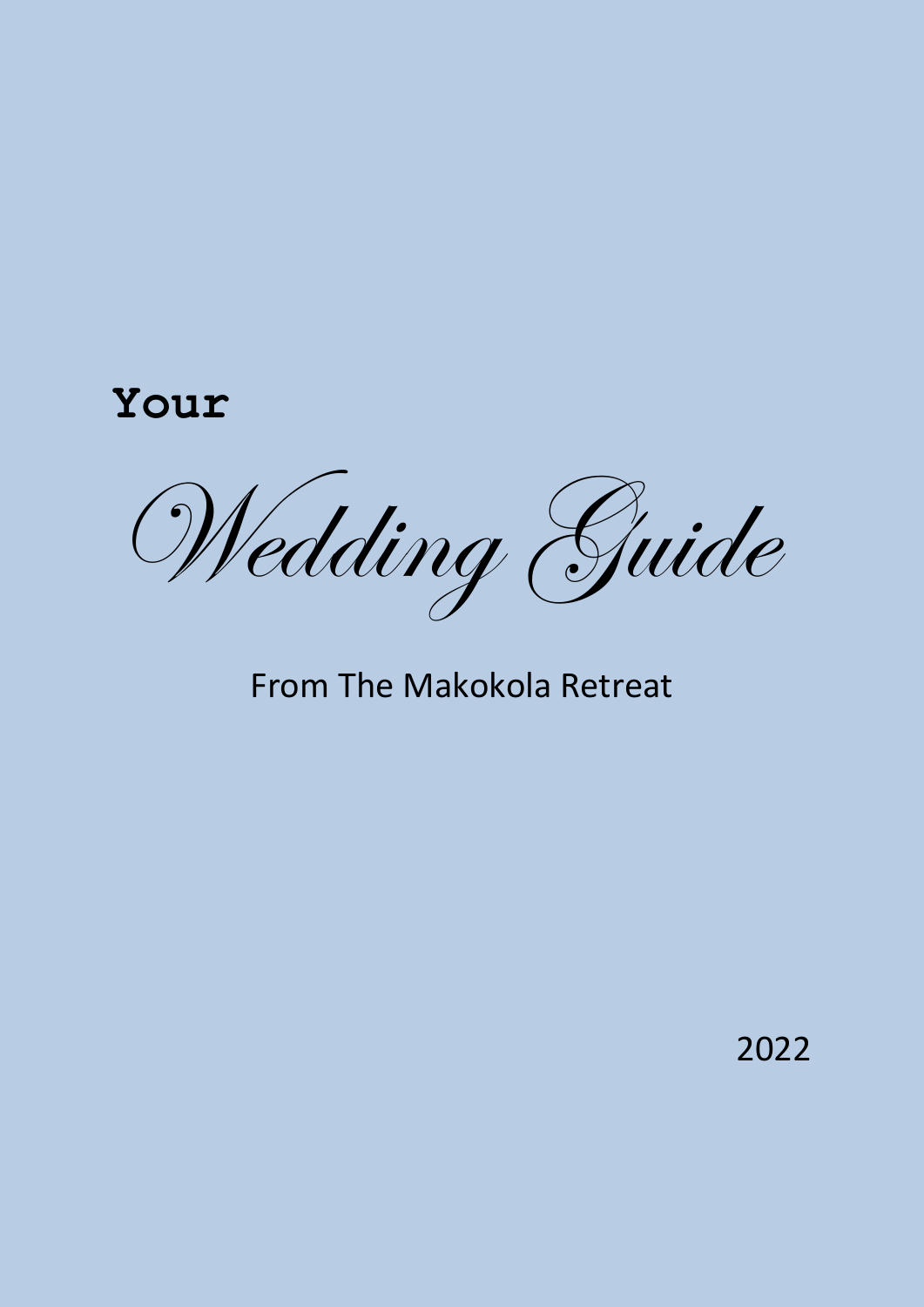

Exchange your vows in our away-from-it-all retreat on Lake Malawi. Leave the first footprints of your new life together in the sand of our palm-fringed private beach. As the sun begins to set, the warmth of the day gently surrenders to the magical sunset as you say "I do". Superb settings, eclectic cuisine and personalised service await you at The Makokola Retreat.

## **Function Areas and Settings**

The Makokola Retreat is your ultimate romantic setting for weddings. Our many beautiful spaces give you flexibility of choice for any type of event. Imagine your wedding ceremony amongst vibrant indigenous gardens or our pristine beach, with a full view of Lake Malawi as your perfect surrounding. While various function areas are also ideal for receptions or intimate dinner parties. Please contact our wedding planner for complete details.

## **Alternative locations for ceremony and / or reception**

## *Mlambe Golf Course*

Within the property, we also have the Mlambe Golf Course; which is a par 3, 9 hole course rolling through an indigenous baobab tree forest with challenging water features. Mlambe means baobab in the local language hence the name. The golf course is the home of many beautiful birds and small mammals which are commonly seen and promises a unique venue for a small wedding or reception.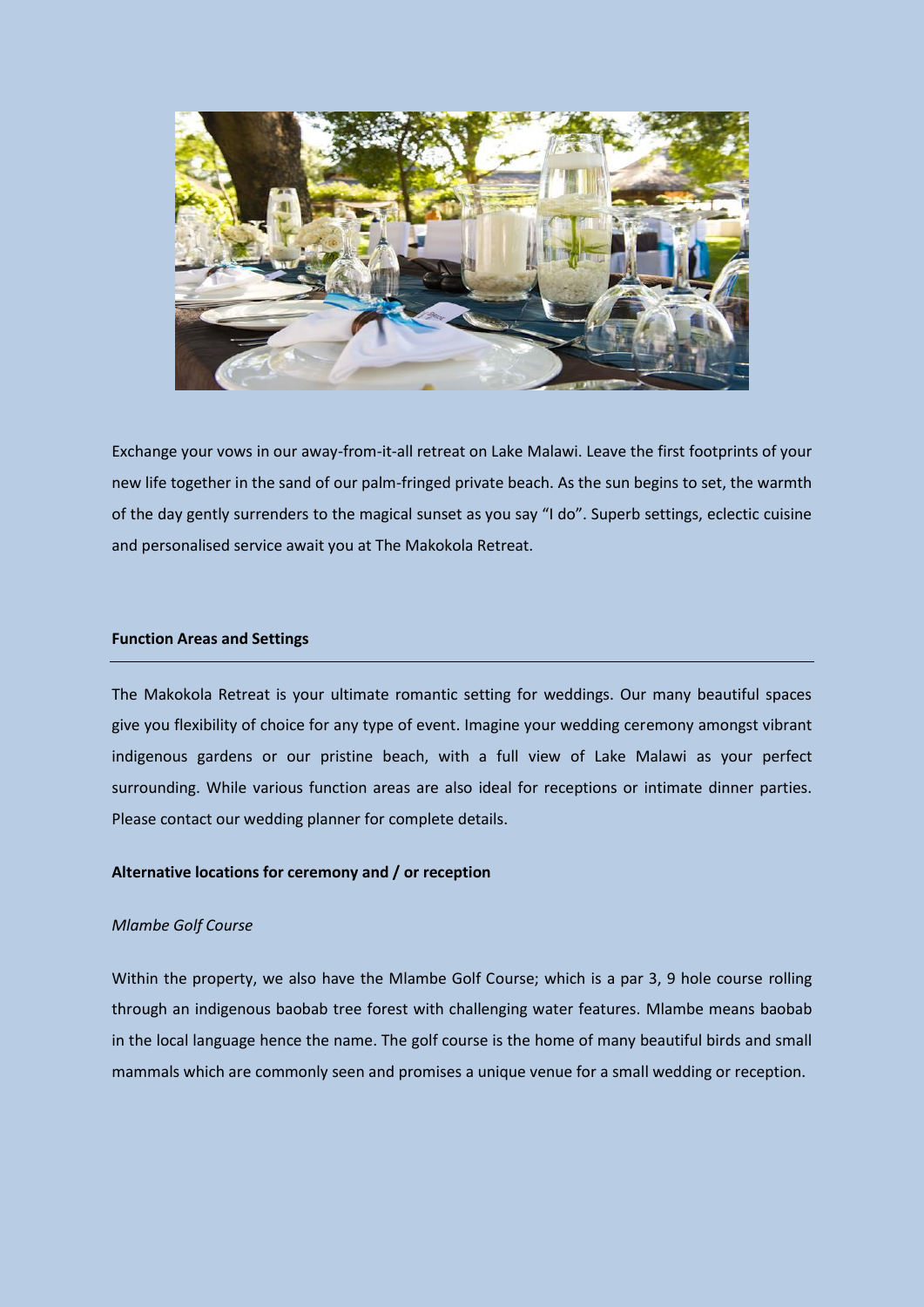## *Coffee Lounge*

Exchange vows in the romantic serenity of this 'floating' open lounge, built in the middle of our garden/pool area overlooking the lake. The Coffee lounge, styled after a thatched-roof traditional African hut with a prominent water theme, is a dream location for intimate wedding ceremonies or dinners with seating arranged within or around its perimeter. Also an excellent location for rainy days, during our 'Green Season'.

#### *Lake Suite Section*

Our lake suite section was completed in July 2018 and the wing opened with a wedding. This lake suite resident exclusive area boasts various corners to make use of for the perfect ceremony along with the El Chiringuito deck next to the lake suite infinity pool.

#### **Advance booking and space confirmation**

To avoid disappointment, we recommend booking 9 to 12 months in advance; however, we can sometimes accommodate shorter or longer notice. For any wedding event, the entire hotel will be booked exclusively for you. For further information, please refer to our room block policy attached.

#### **Reserve a visit to our Retreat or contact Wedding Specialist**

It is crucial to discuss in detail your wedding plans directly with our wedding specialist at least 6 months prior to the event. We strongly recommend that you come to visit us at The Makokola Retreat; we will then take the opportunity to show you around the property and answer any questions. Once, all details are discussed and decisions are made, we will send you a 'wedding summary' in order for you to pay a deposit according to the size of your wedding (this excludes any accommodation) that will guarantee your special day. To finalise, a wedding contract with all specifications will be provided for you to read and sign, as a mutual agreement. In the eventuality, that you are unable to come to the Retreat, then arrangements must be done to meet our specialist in Lilongwe or contact her directly by phone in the eventuality that you live abroad.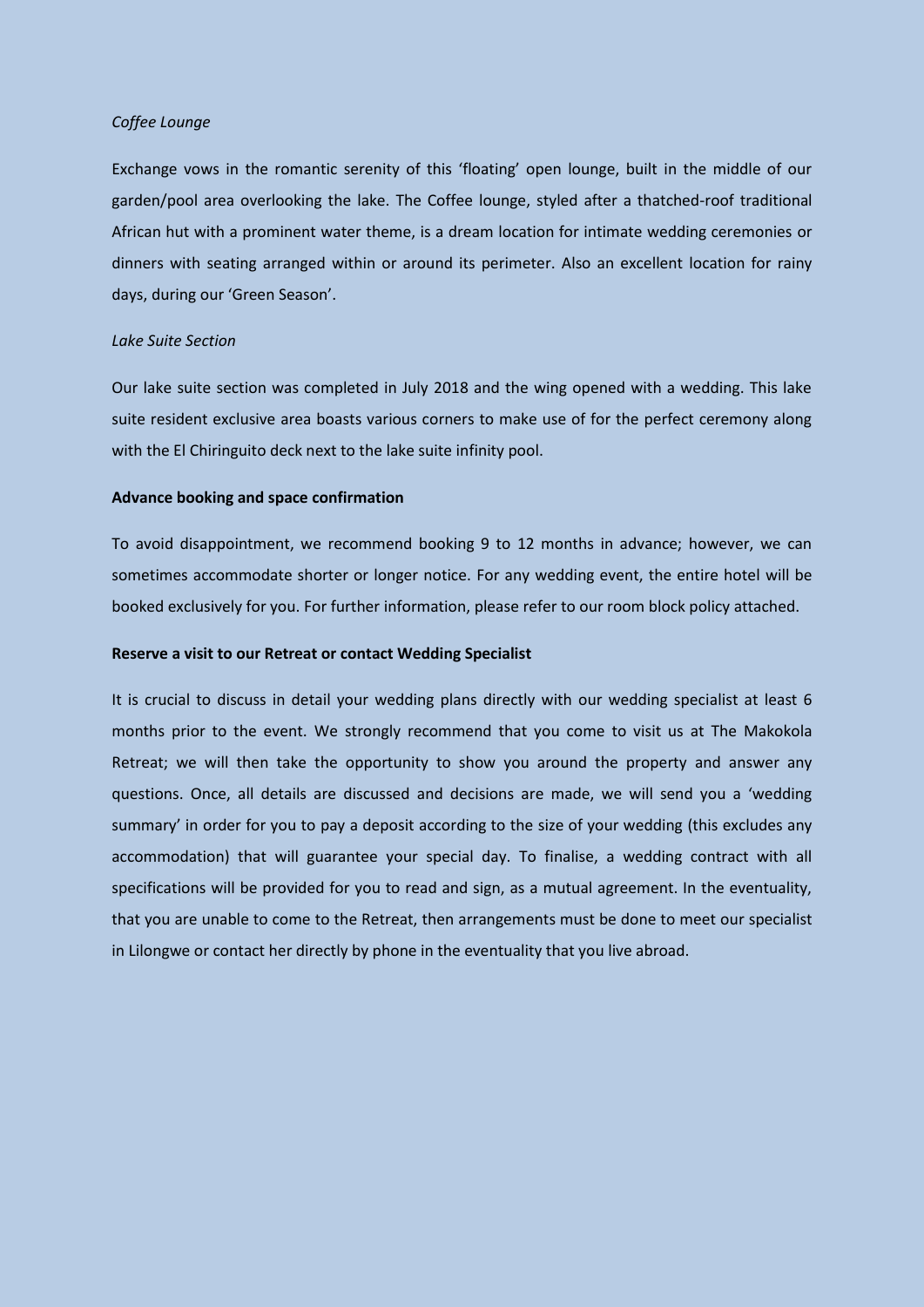## **Cancellation policy**

In the unfortunate event that a wedding ceremony or wedding event must be cancelled, a portion of the deposit may be retained as a cancellation fee, based on the time of cancellation.

#### *180 days – 100% of deposit paid will be returned (minus \$1000 non-refundable)*

#### *180 to 90 days – 50% of deposit paid will be returned (minus \$1000 non-refundable)*

#### *90 to 0 days – 0% of deposit paid will be returned*

For guest room cancellations follow standard our room cancellation policies.

## **Religious Ceremonies and Blessings**

For religious ceremonies or blessings we can suggest a few choices, Mangochi district offers a number of typical African Roman Catholic Churches, they are very picturesque and make a wonderful setting for an African wedding. Donation to be left for the religious service is up to the customer.

We can also organize Roman Catholic wedding ceremonies in our gardens with a large floral arch and scattering of flower petals in the aisle. Permission from the parish priest is needed and it is usually granted after having inspected the site. Furthermore, we can contact other religious pastors such as Methodist, Anglican, and other denominations.

The Local Authority, the District Commissioner (DC) can officiate the Civil Ceremony. For this, bands have to be posted to the DC's office 3 weeks before the wedding. Birth certificates of both to be bride and groom and full passport details are needed. The Makokola Retreat will do all the paper work and, organize for the DC to come to the retreat and celebrate the ceremony. The DC usually stays on for the reception.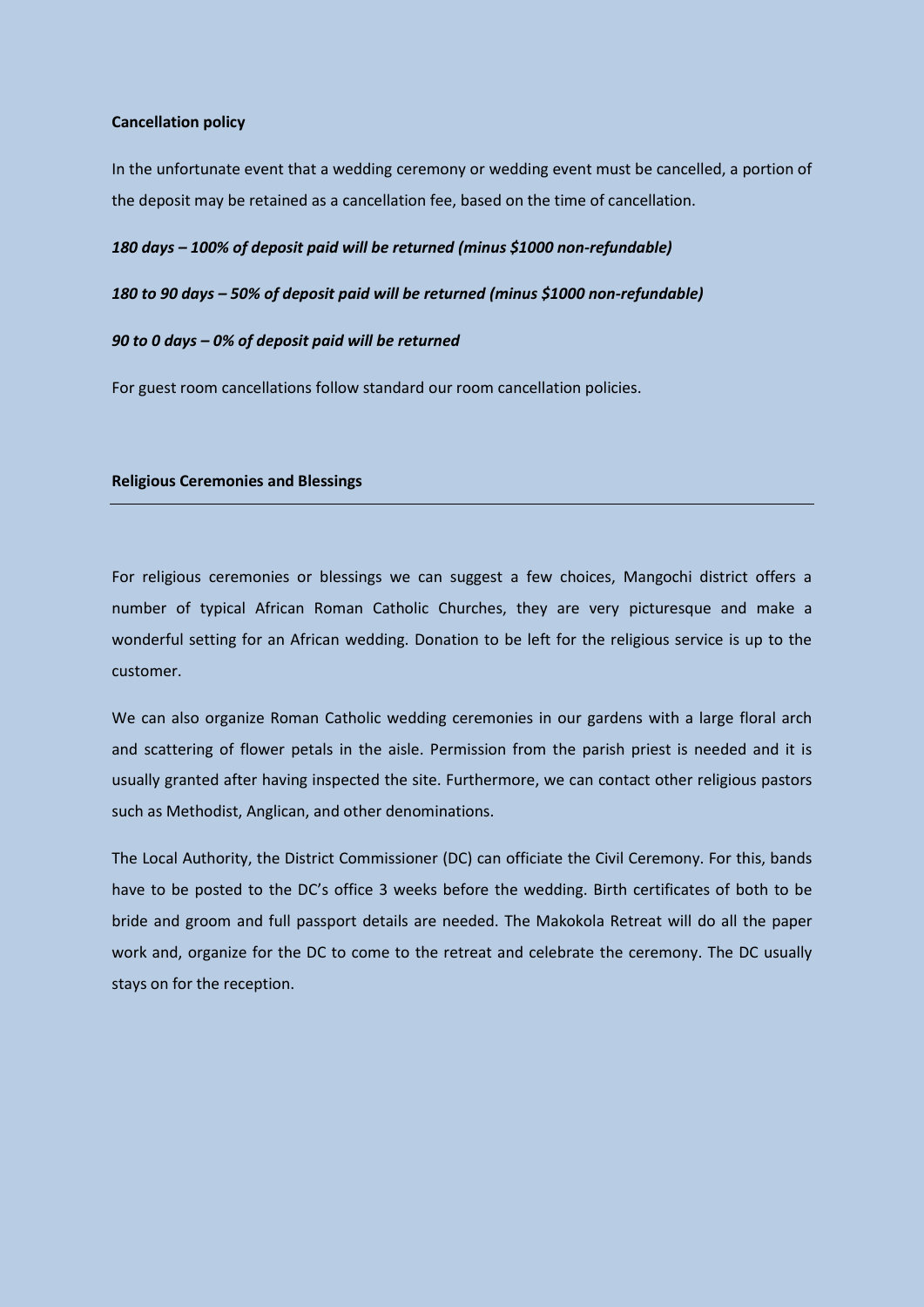#### **Wedding Planning**

The Makokola Retreat is committed to ease the worries of planning your wedding. If you wish to custom-design your occasion, our wedding planner is ready to offer expert assistance – allowing you to anticipate your special day with pleasure and confidence. Whether you dream of a grand wedding or an intimate gathering, we invite you to explore all the possibilities...

#### **Wedding Specialist**

A Makokola on-site expert will work with you to reserve your dates, plan the schedule of events, and coordinate all food and beverage details, from menu design to linens, as well as assist with other aspects of your wedding experience at the Retreat.

#### **Period of the year and time of the day**

Malawi is blessed with an exceptional climate. The Retreat enjoys comfortably warm temperatures with Great Rift Valley breezes and relatively low humidity from April to October. The rainy season, from November to March, brings short bursts of rain interspersed with brilliant sunshine, warmer temperatures and higher humidity.

We organize weddings all year round; however the dry months from April to October are considered to be the best choice. Due to unpredictable weather during the rainy season, we do not recommend months of December to end of March. In the eventuality, you choose the rainy months, we are not responsible for having to change locations at the last minute for everyone's convenience. Weddings are more successful in the afternoon going onto the evenings and this is what we suggest, it is also the best time for photographs and for the comfort of all guests.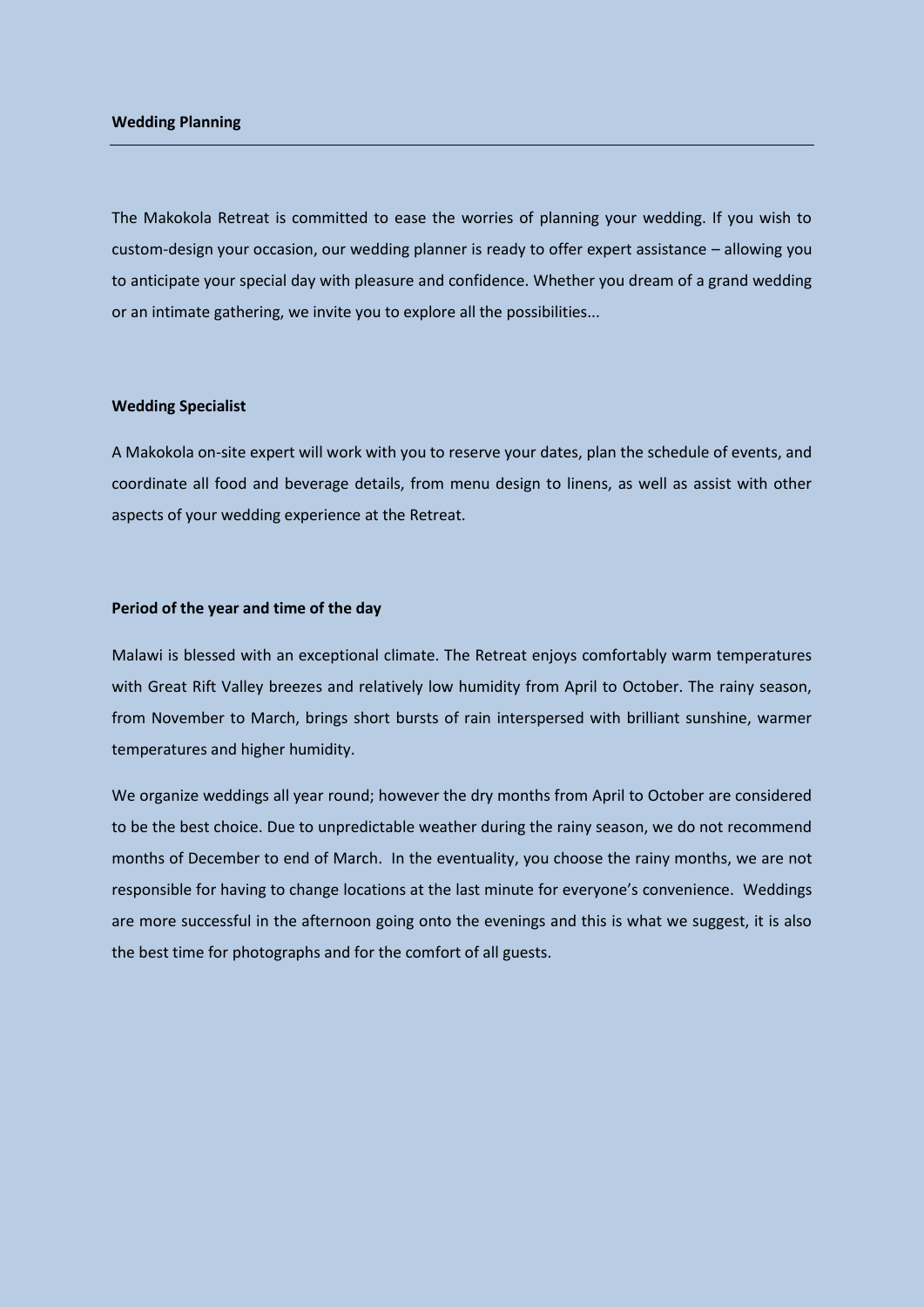#### **Decorations and Flowers**

Our in-house florist will be pleased to make arrangements with local flowers and plants for both reception and the ceremony trying our best to follow themes and matching decor for your event setting. Bride's Bouquet, Bridesmaid's bouquet and Groom's boutonniere will be designed with local flowers. In case, you wish to use local roses there is a supplement of \$5.00 per bunch of twenty roses. If you wish to use imported flowers, we would normally ask you to personally bring them or an extra charge will be added.

Regarding the decor, The Makokola Retreat offers a wide range of local linens, chair covers, cutlery, china and glassware for all banquet tables. The main function areas and dance floor are lit and decorated with special lighting system, candles and lanterns.

#### **Public areas available for pictures**

The Retreat is well-known for its beautiful green lush gardens; which can be the perfect background for your wedding pictures. Please consult our wedding specialist for more details.

Photographer and videographer must be contacted by the bride and groom directly. We can also suggest a professional photographer but we do ask to let us know in time and the price needs to be negotiated.

## **Wedding Cakes**

Our pastry chef will be delighted to create an Italian wedding cake; which is a light sponge cake filled with a mixture of liquor marinated fruit salad or a liquor marinated fruits of the forest salad, bounded and covered with fresh cream and decorated elegantly with fresh flowers. A simple alternative to our traditional wedding cake is a profiterole pyramid, a chocolate gateau or a classical mille-feuille. If an English wedding cake is wanted we need to order it from outside and the cost will have to be negotiated. Any other special cakes must be discussed directly with our wedding specialist.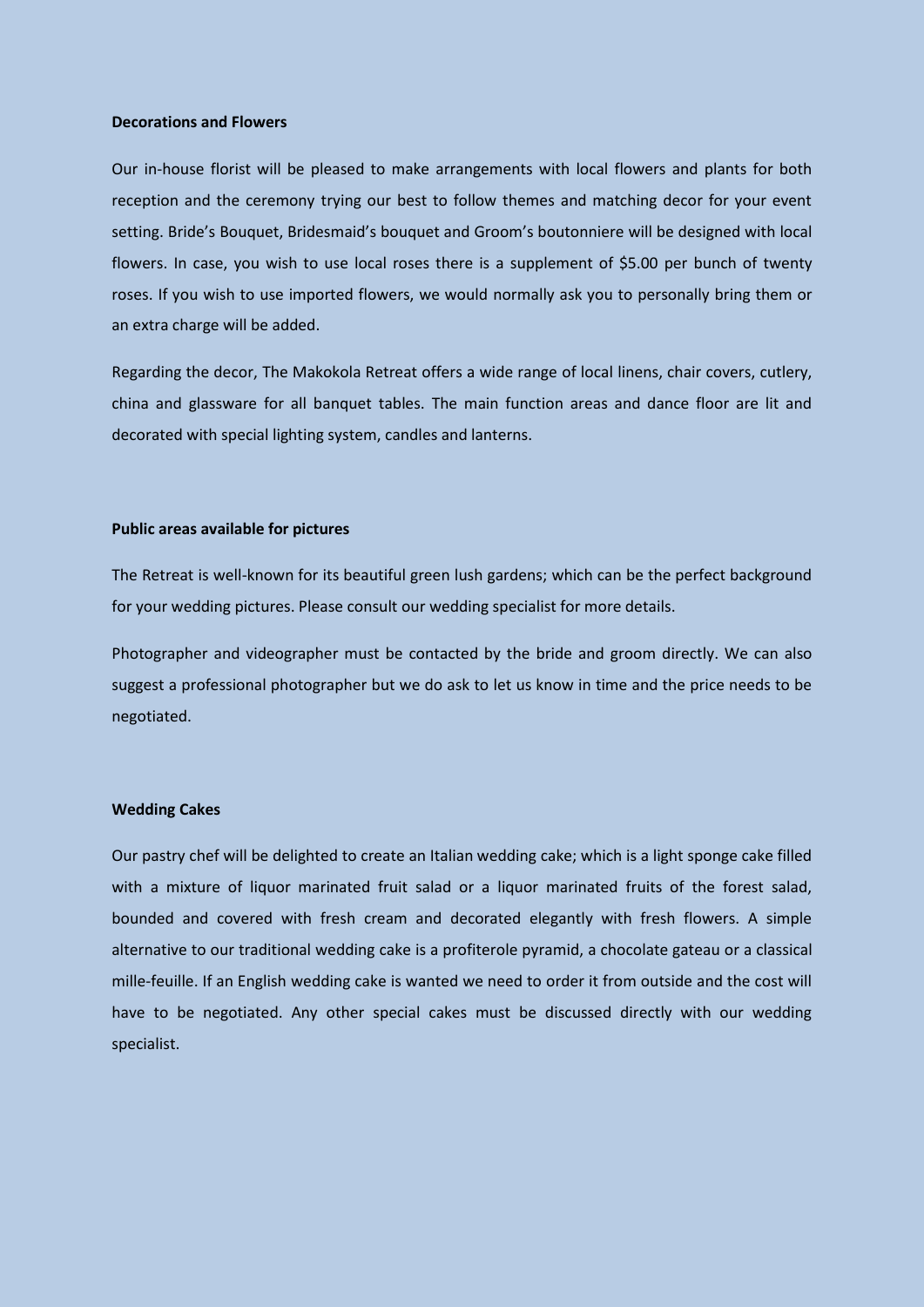#### **Menu creations**

We offer 4 menu options, catering for either buffet or plated menu, to choose from. Or, we can completely custom-design a menu for you, along with your choice of beverages. Whatever the wedding event, from an intimate family brunch to a sophisticated buffet, our team will assist you from planning to execution.

## **Menu – Option One**

## *Cocktails*

- 1 Alcoholic Cocktail
- 1 Non Alcoholic Cocktail
- 3 Home made Cordials
- Nuts and Crisps
- 4 Snacks

#### *Hot Starter*

1 soup

2 hot starters of your choice

#### *Chilled Starter*

2 salads or cold starters of your choice

#### *Main Course*

3 main courses of your choice served with seasonal vegetables, potatoes and rice

#### *Dessert*

4 desserts of your choice

Malawi Tea & Coffee served with Italian biscotti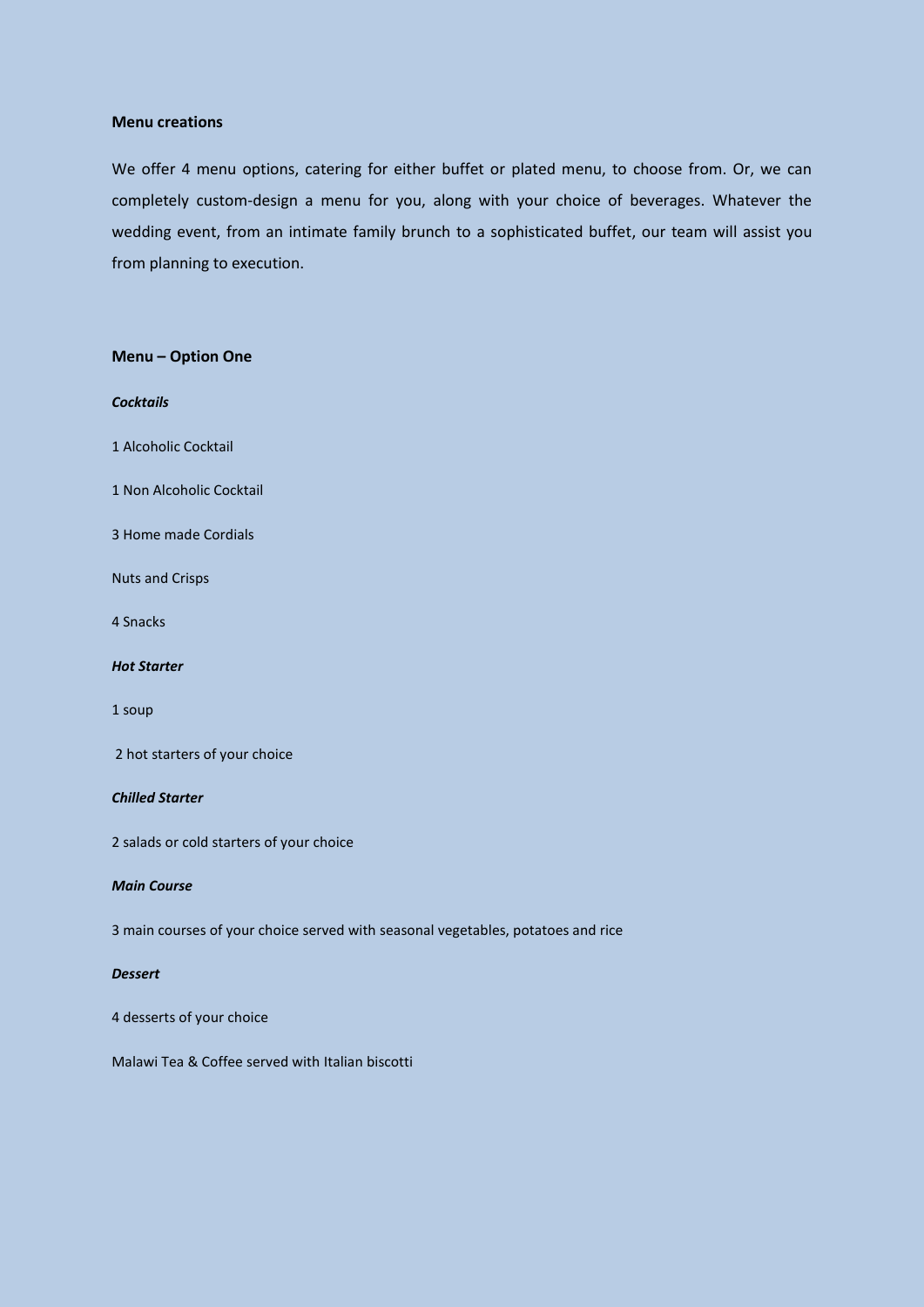#### **Menu – Option Two**

## *Cocktails*

2 Alcoholic Cocktails

1 Non Alcoholic Cocktail

3 Home made Cordials

Nuts and Crisps

6 Snacks

## *Hot Starter*

1 soup

3 hot starters of your choice

## *Chilled Starter*

4 salads or cold starters of your choice

#### *Main Course*

5 main courses of your choice served with seasonal vegetables, potatoes and rice

## *Dessert*

5 desserts of your choice

Malawi Tea & Coffee served with Italian biscotti

## **Menu – Option Three**

## *Cocktails*

- 3 Alcoholic Cocktails
- 1 Non Alcoholic Cocktail

3 Home made Cordials

Nuts and Crisps

8 Snacks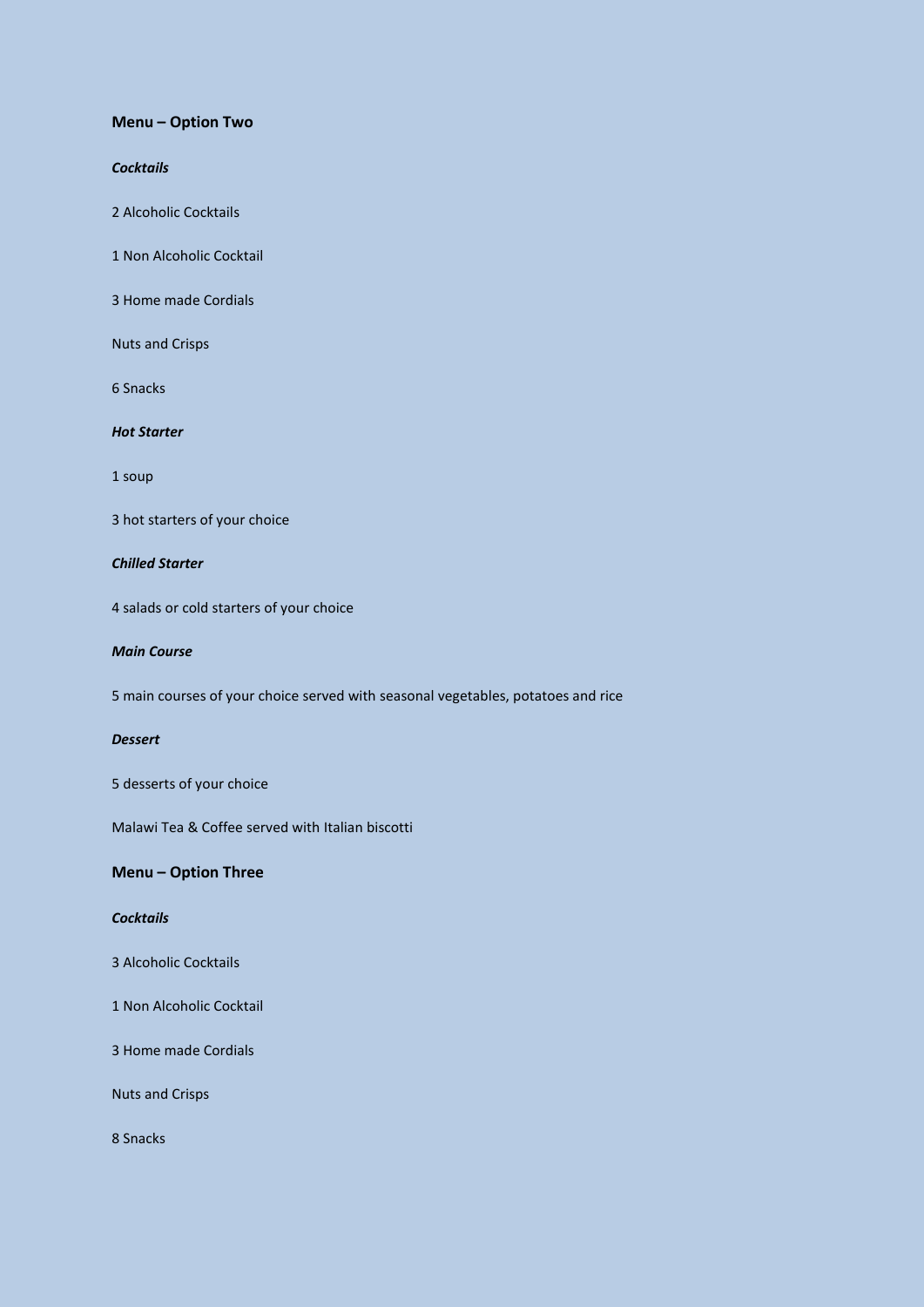#### *Hot Starter*

1 soup

4 hot starter of your choice

#### *Chilled Starter*

5 salads or cold starters of your choice

#### *Main Course*

6 main courses of your choice served with seasonal vegetables, potatoes and rice

#### *Dessert*

6 desserts of your choice

Malawi Tea & Coffee served with Italian biscotti

## *For this type of service the Retreat can cater for a maximum of 250 diners.*

## **Menu – Option Four (Plated Menu)**

1 cold starter\*

1 soup\*

1 fish dish\*

1 main course with 3 side dishes \*

1 dessert\*

Malawi Tea & Coffee served with Italian biscotti

\*All of your choice

#### *For this type of service the Retreat can cater for a maximum of 50 diners.*

Please note there will be an extra charge for any special delicacies that may have to be imported. The Makokola Retreat prides itself on gardening creativity, and offers an extensive array of organic fruits and vegetables that are grown on the property. Also the fish served daily is fresh from the lake.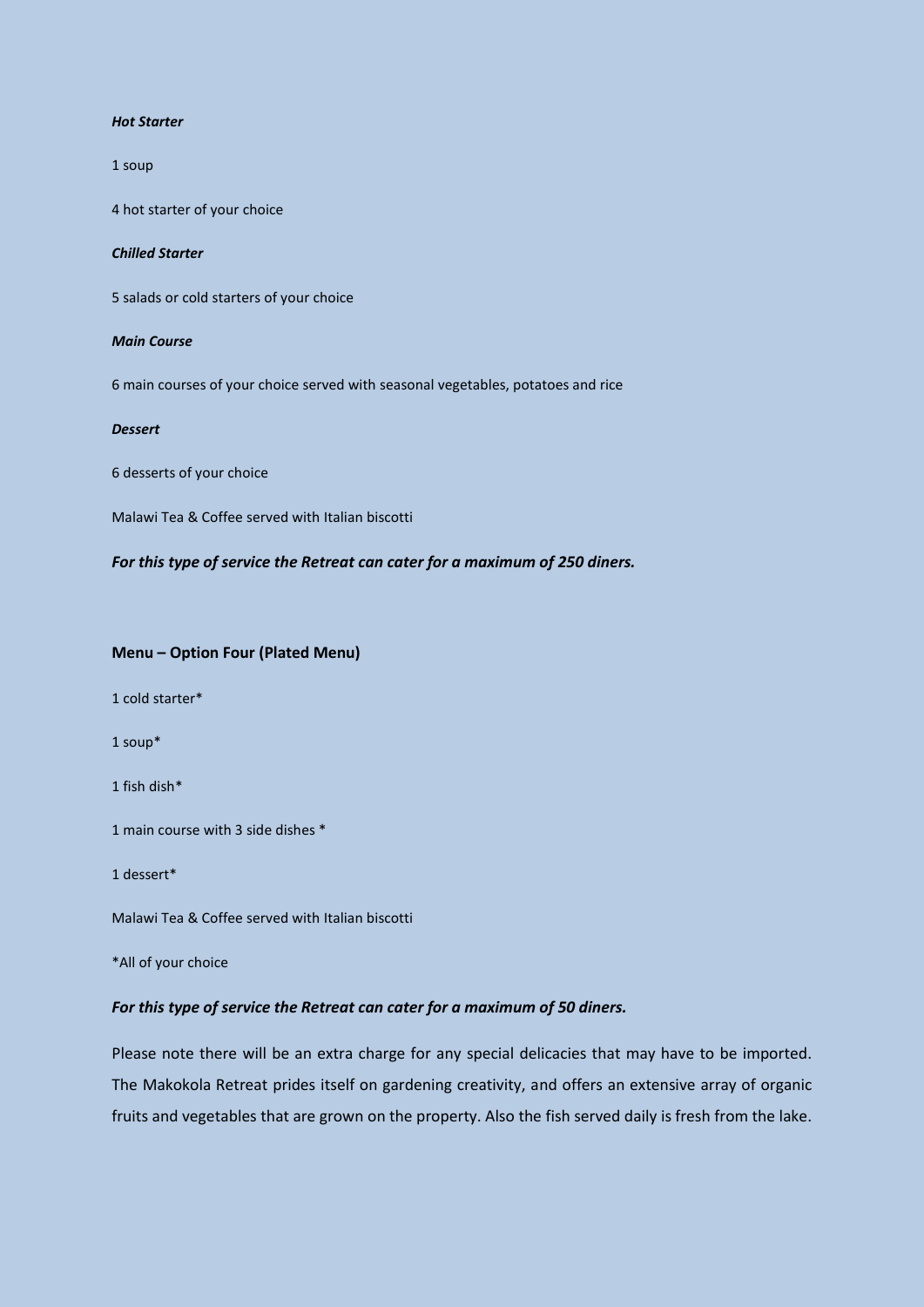#### **Bar Beverage Service**

The Makokola Retreat will be able to provide all your beverage requirements to suit the occasion depending on your budget.

#### *Host Bar*

For groups where the host will pay for a specific amount of guests beverages. This means that once the limit has been reached, the wedding guests are responsible for paying their own drinks.

## *Open Bar*

For groups where the host will pay for all the guests beverages consumed without limit.

## *Corkage Bar (for dinner only)*

The hotel will allow you to bring in your own special dinner wine with an additional corkage fee per bottle. However, no other alcoholic drinks are permitted.

The Retreat's wine list comprises a selection of South African red, white, rosé and sparkling wines. However, should you prefer to bring your own wines this would be acceptable with a corkage fee of \$10.00 per bottle that will be automatically charged to your final bar bill.

We require your choice of drinks, wines and amount of host bar at least (60) day prior to your event so that we may be assured of your selection.

NOTE*:* Cash Bar only for cocktail time and/or dinner time is not accepted. This type of service will only be available after dinner hours or once the host bar has been exhausted.

#### **Music and entertainment**

At your request, we can provide a list of recommended options according to your wedding needs.

#### **Reception Essentials**

Whatever the size of your party, here are a few ideas of four important categories to think about and discuss with our wedding planner.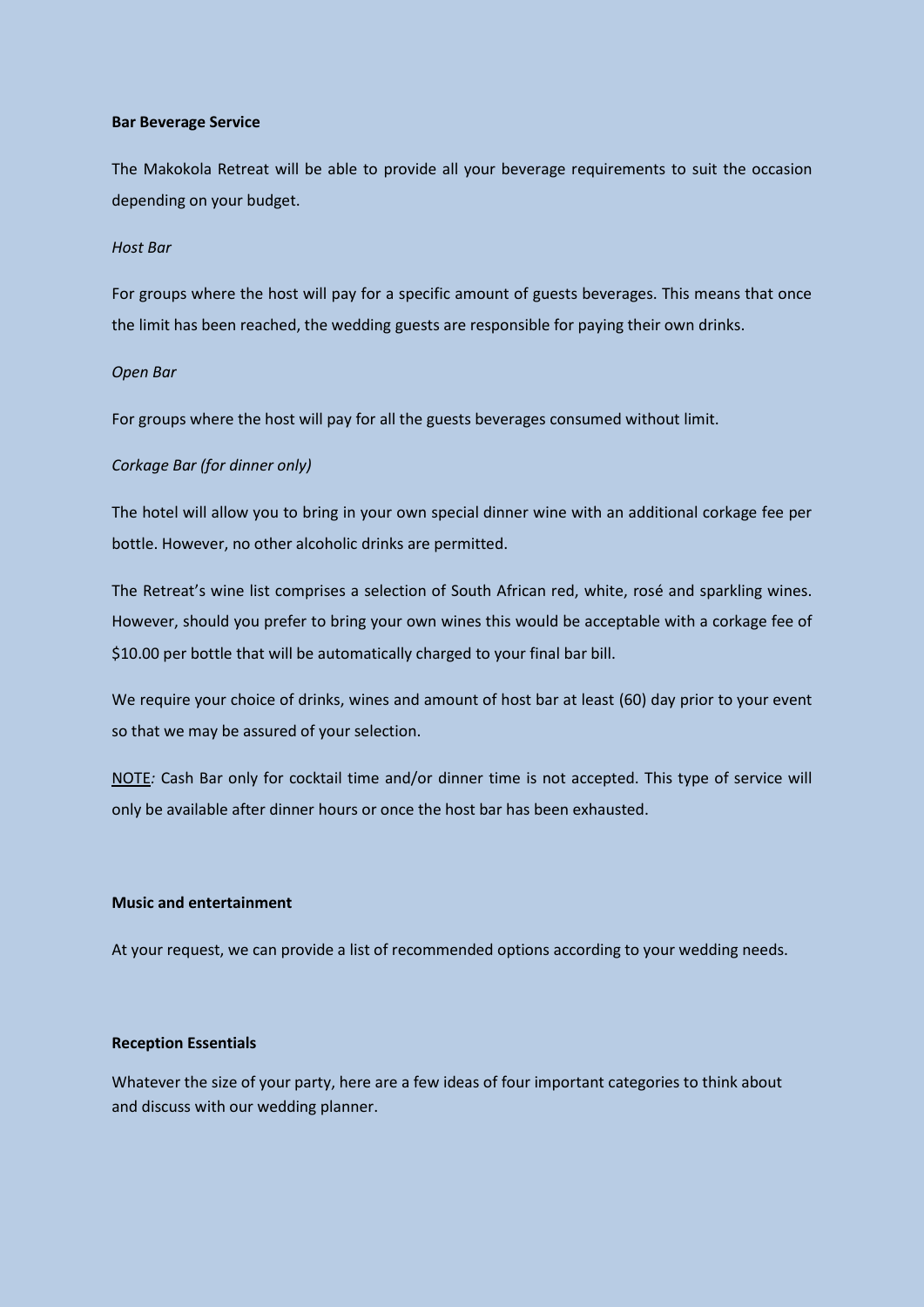- Music Get the party started by selecting your favourite type of music. We recommend a deejay which offers a great musical range but speaking to him/her before the event is suggested in order to cater to your wishes.
- Decor From linens to lightning, we will create that special ambiance for your wedding. Any special theme and colour schemes must be organised with time.
- Place cards, table numbers and seating plan You must choose your own style *and print them before arriving to the retreat*. Our team will be available to help placing them while the set ups are being prepared. In that case, we do ask to please provide us with all the place cards, table numbers and seating plan 2 days in advance and divided into sets according to table plans.
- Favours There are so many ideas for party gifts such as:
	- $\circ$  Charitable Place a handwritten note on each serviette naming a charity to which you've donated.
	- o Edible Select a locally produced provision which can be personalised.
	- o Thematic Use a wooden carved key holder as the napkin rings.

*Please note that we can only supply the board or structure for the seating plan and our staff can help distributing all place cards, table numbers and favours. We do not offer printing services at the retreat.*

## **Spa and beauty services**

Arrangements can be made for an outsourced spa therapist to be on site for your special day to relax and get pampered as we know what it means for you to look- your- best on your wedding day. Any hair, beauty (manicures and pedicures) or makeup consultations need to be arranged outside the Retreat.

### **Bridal room facilities**

To make your wedding day more practical, we provide a full standing mirror for the bride, a wedding dress stand to hang and protect the dress from any wrinkles. We also offer electrical extensions, in case you need to plug more than one electrical item at once.

## *Please, note that we do not offer wedding dress pressing/laundry services at the hotel.*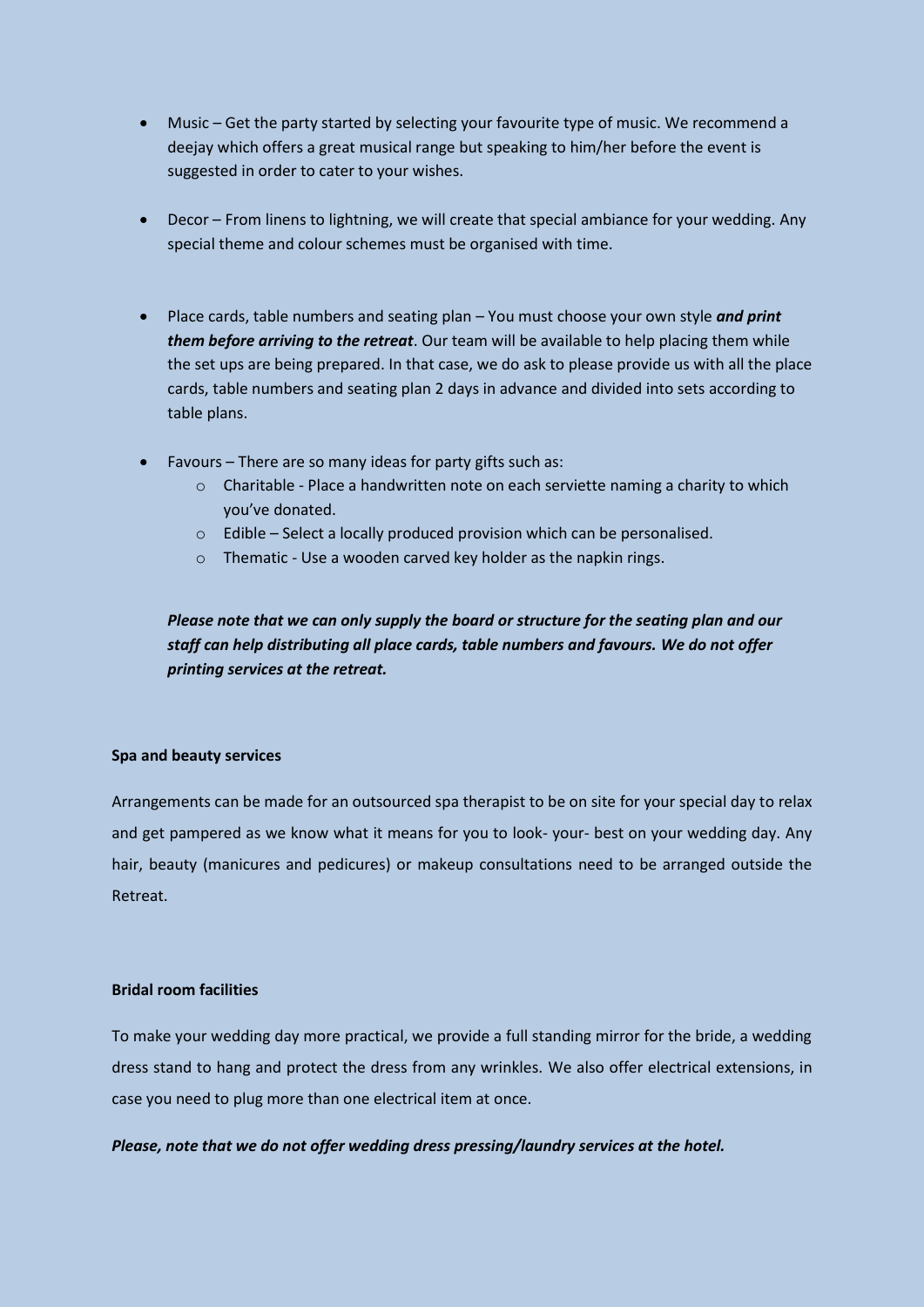## **Wedding Package**

Let us help you create the perfect beginning of your life together. The Makokola Retreat assures intimate elegance and thoughtful attention in a unique destination. Your wedding package includes:

- Personalised services of our wedding specialist.
- A complimentary bottle of Sparkling wine in your room
- Complimentary upgrade to the next room category, for the wedding night based on availability.
- Floral turndown service on the night of the wedding.
- Complimentary late check-out at 15h00 for bride and groom room on day of departure.
- Special keepsake wedding gift from the Makokola Team.
- Group discounted room rates by 10% for family and friends, with a minimum of 30 rooms occupied per night.

## **Contact Wedding Specialist**

To obtain further information or details, reserve your wedding venue or book a room, your options are:

| $\bullet$ | Contact specialist by e-mail:    | Alessandra Bizzaro sandra@makokola.com        |
|-----------|----------------------------------|-----------------------------------------------|
| $\bullet$ | Phone directly specialist:       | +265888830753                                 |
| $\bullet$ | Contact reservations department: | +265 (0) 1580244 or reservations@makokola.com |
| $\bullet$ | Website:                         | www.makokola.com                              |
| $\bullet$ | Postal Address:                  | The Makokola Retreat (Club Makokola 1992 Ltd) |
|           |                                  | P.O. 59 Mangochi                              |
|           |                                  | Malawi                                        |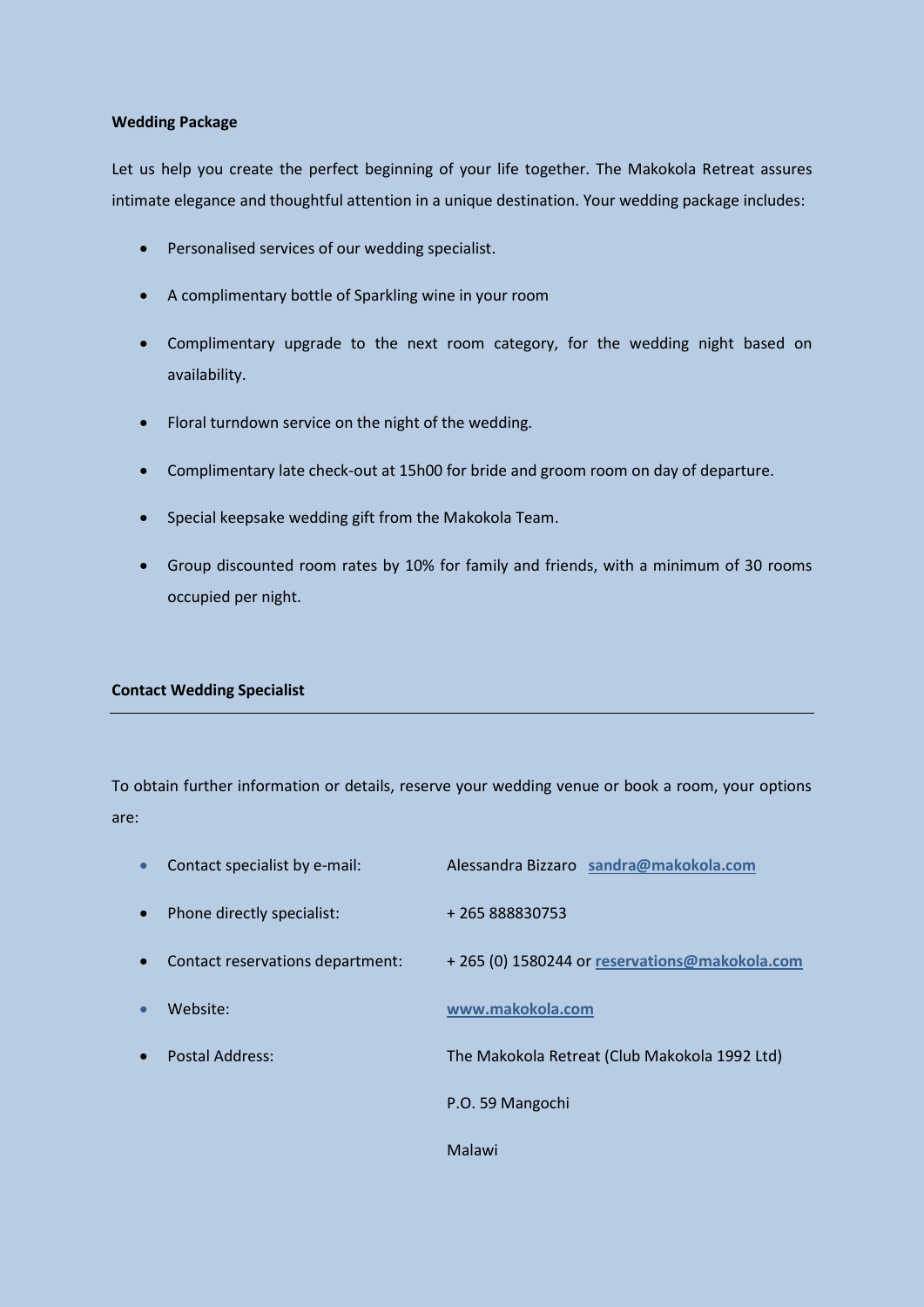## **Wedding Costs**

| <b>ITEMS</b>                     | <b>SIZE OF GROUP</b> | <b>PRICE</b> |             |
|----------------------------------|----------------------|--------------|-------------|
| Decorations / Setup Fee          | small                | \$1840.00    |             |
|                                  | medium               | \$3 205.00   |             |
|                                  | large                | \$4 570.00   |             |
|                                  | extra large          | \$5 670.00   |             |
| Menu Option 1                    |                      | \$70.00 p/p  |             |
| <b>Menu Option 2</b>             |                      | \$80.00 p/p  |             |
| <b>Menu Option 3</b>             |                      | \$91.00 p/p  |             |
| <b>Plated Menu</b>               |                      | \$76.00 p/p  | max. 50 pax |
| <b>Children Menu</b>             | Ages 2-12 years      | \$27.00 p/p  |             |
| <b>Wedding Cake</b>              | small                | \$220.00     |             |
|                                  | medium               | \$325.00     |             |
|                                  | large                | \$435.00     |             |
|                                  | extra large          | \$600.00     |             |
|                                  |                      |              |             |
| Choir for ceremony               |                      | \$275.00     |             |
| <b>Cultural Dancers</b>          |                      | \$420.00     |             |
| <b>Local Acrobats &amp; Band</b> |                      | \$325.00     |             |
| Local DJ                         |                      | \$1790.00    |             |
|                                  |                      |              |             |
| DC / Civil Service               |                      | \$265.00     |             |
| <b>Flower Bouquets</b>           | bride                | \$85.00      |             |
|                                  | bridesmaid           | \$42.00      | each        |
|                                  | flower pins          | \$8.00       | each        |

## **Small Wedding 2-50 guests / Medium Wedding 50-100 guests / Large Wedding 100-150 guests Extra Large 150 & plus**

## **Notes:**

Our maximum capacity for a wedding at the retreat is 250 guests. This allows all guests to fully enjoy our facilities and services.

Decoration / Setup fee includes the hiring cost of the venue, all the furniture, equipment and materials necessary for the function, labour costs, decorations, etc.

All prices are inclusive of taxes.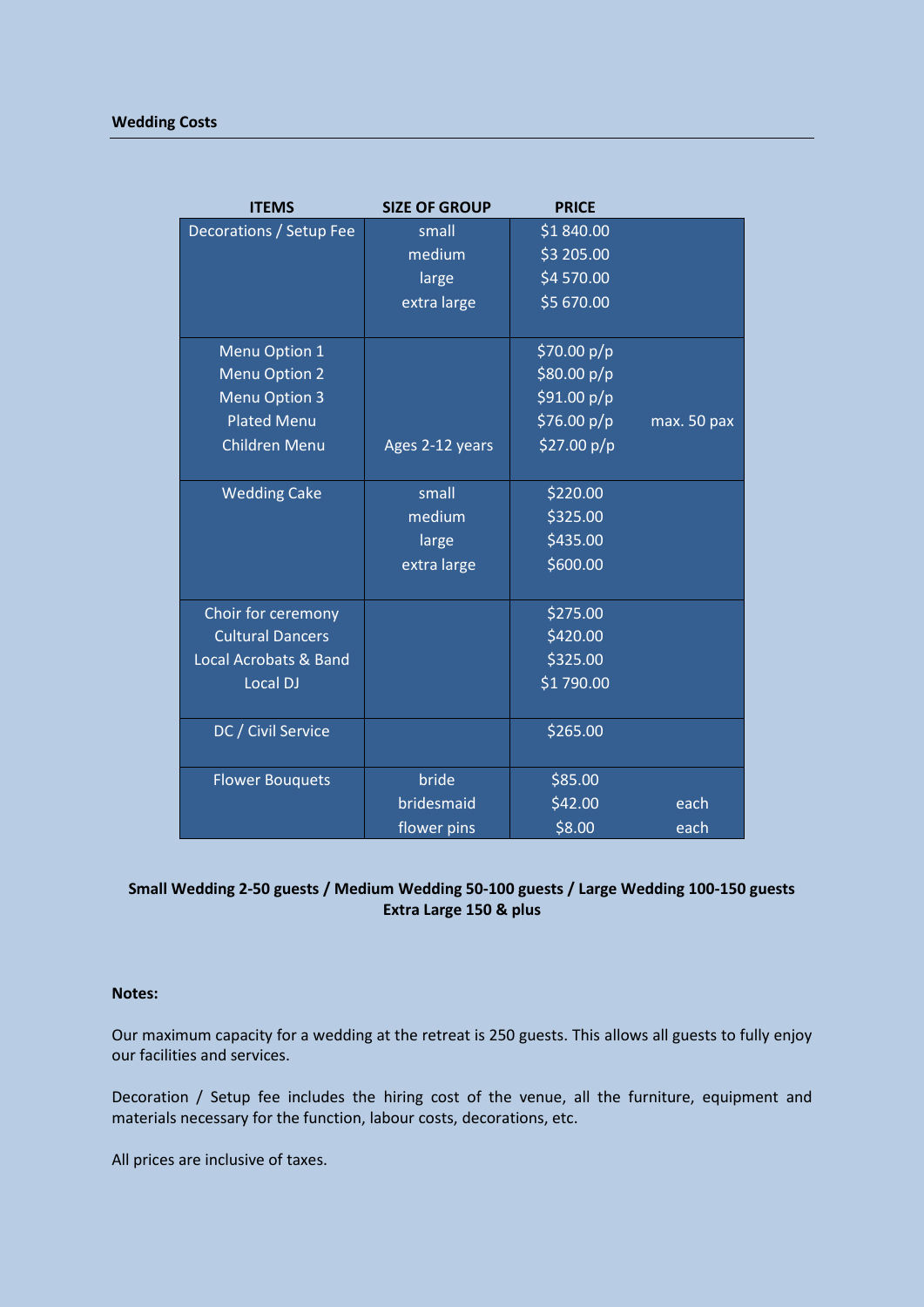Prices are quoted in USD \$ for international guests.

Prices for Malawi Residents are quoted in Malawi Kwacha pegged to USD \$ due to local currency fluctuations. Please check with hotel for current exchange rate.

## **Agreement to Catering Policies**

#### **Booking your function, Deposits and Payments**

To confirm your wedding day (reception space + all hotel rooms) a deposit according to the size of the wedding is required along with signing the booking agreement below. Please note that in case of cancellation \$ 1000 from any deposit paid is non-refundable.

| Small wedding deposit:       | \$2 000 |
|------------------------------|---------|
| Medium wedding deposit:      | \$3 500 |
| Large wedding deposit:       | \$4 800 |
| Extra Large wedding deposit: | \$6 000 |

100% of the estimated balance owing, less deposit paid is due no later than one week prior to your event. Should there be any additional charges incurred over and above the estimate invoice, final payments can be made upon departure.

## **Decorating and damages**

For your additional decorating ideas, prior consent with our wedding specialist is required. Please be advised that you are responsible for any damages to the function area and property used for the function including ruined linen etc... And should there be any major damages occur you will be billed for replacement costs of such items.

#### **Menus & Wine Selection**

Our wide variety of starters, main courses and desserts has been designed to offer you flexibility in creating a menu. Our Executive Chef welcomes the opportunity to create a special menu just for you. We ask that you advise the hotel of your menu and wine selection a minimum of (60) day prior to your event so that we may be assured of your selection. Please advise the wedding coordinator a minimum of (14) days prior to your event if there are any allergy concerns for your guests.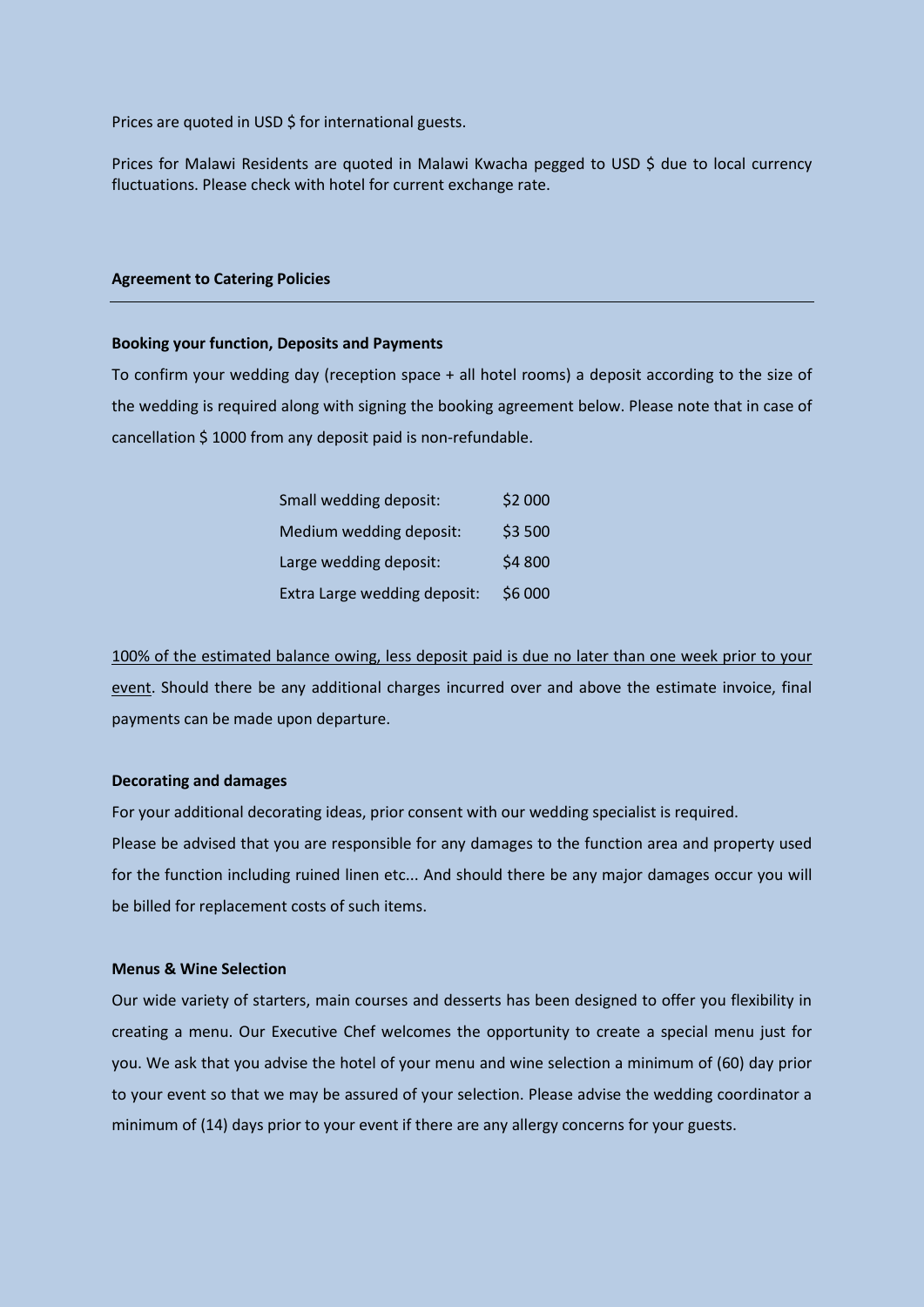#### **Guaranteed Attendance**

A guaranteed number of guests attending your special day is required (14) days prior to the event. If the number is not received, the estimated number of guests at the time of the booking will be taken as the guaranteed number for billing purposes.

Should more than your guaranteed numbers of attendees arrive to the function, we will charge separately for any extra guests. In case of the contrary, we will not reduce number of attendees after you have given us a confirmation 2 weeks prior. We regret any changes or circumstances, however, we supply for the event according to numbers confirmed and our Chef starts with menu planning well in advance.

#### **Prices**

Prices quoted are guaranteed for (90) days. Please keep in mind that menus do change as do pricing, labour costs etc... So it is possible that between the time of your initial inquiry and your selection of meals a new menu with new pricing could be in effect.

#### **Food and beverage from outside the hotel**

Due to health regulations, The Makokola Retreat does not allow any outside food to be brought in with the exception of wedding cakes.

The hotel does not allow guests to bring their own alcohol into the property under any circumstances.

#### **Outside services and suppliers**

The Makokola Retreat needs to be informed of any outside services or suppliers, such as photographer, wedding cake supplier, hairdresser, DJ, babysitting, etc. for such an event. Their full names need to be added to the guests list for permission to enter the property. We take no responsibility in providing equipment, tools, supervision, lodging, meals, etc. to perform their tasks as they will be hired directly by you and are not part of the hotel team.